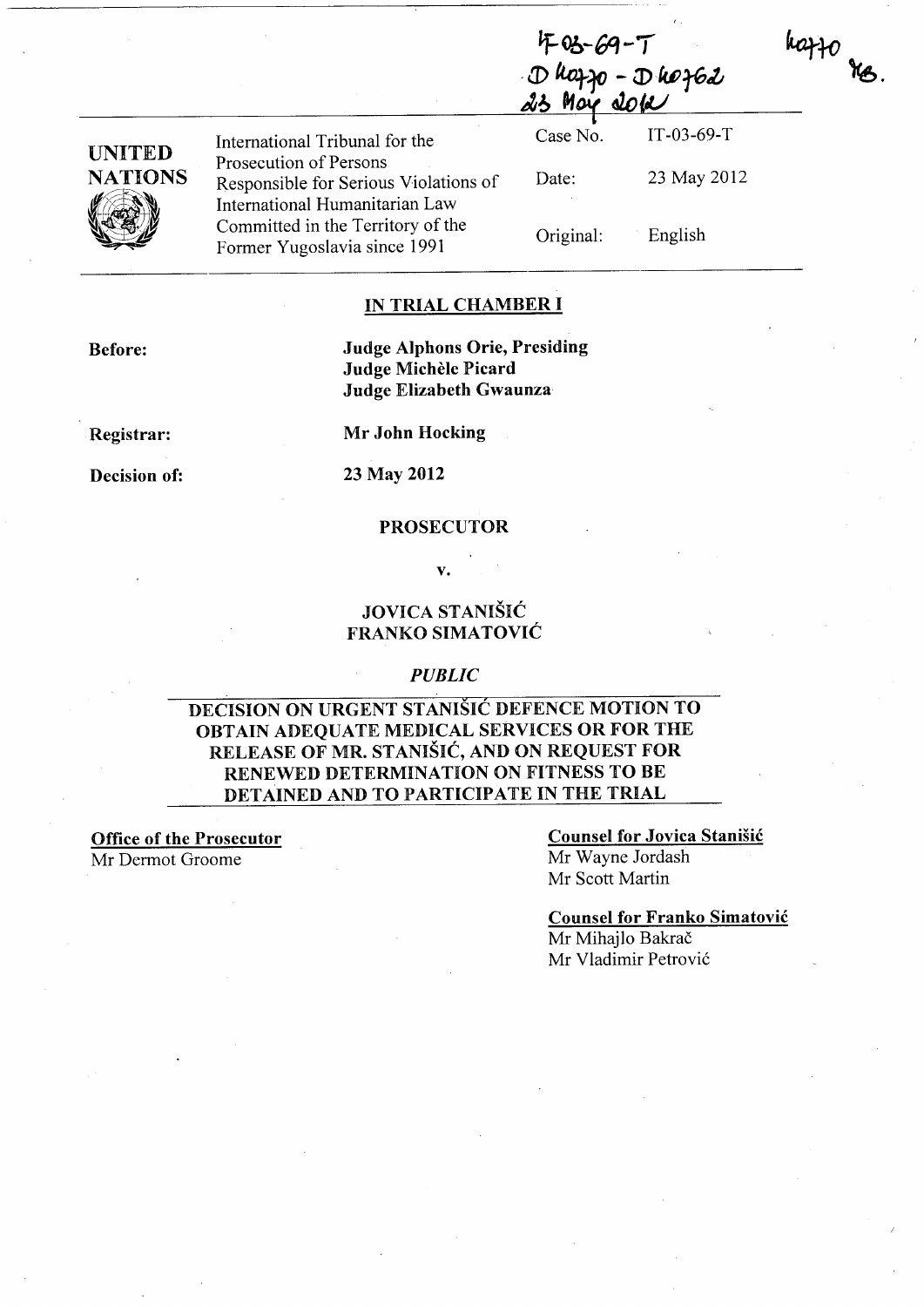## **I.** PROCEDURAL **HISTORY**

1. On 2 March 2012, the Stanišić Defence ("Defence") filed a motion, seeking adequate medical services for Jovica Stanišić ("Accused") or his release, and requesting renewed determinations of the Accused's fitness to be detained and to participate in the trial ("Motion").<sup>1</sup> On 6 March 2012, the Defence supplemented its Motion with an Addendum ("Addendum").<sup>2</sup> On 9 March 2012, the Registry filed a medical report on the psychiatric condition of the Accused ("9 March 2012 Report").<sup>3</sup> On 16 March 2012, the Prosecution responded to the Motion ("Prosecution Response").<sup>4</sup> On the same day, the Registrar's Omnibus Submission Regarding Medical Services Provided to Mr. Stanišić, together with his response to the Motion was filed ("Submission").<sup>5</sup> On 23 March 2012, the Defence applied for leave to reply to the Submission, and to exceed the word limit ("Application"). <sup>6</sup> On 29 March 2012, the Chamber granted the Application by means of an informal communication and set the deadline for filing a reply to 5 April 2012. On the same day, the Chamber requested that the Registry file a public' redacted version of the Submission. Following further communication from the Registry, the Chamber requested, on 5 April 2012, that the Registry submit a confidential redacted version of its Submission. These two requests are hereby put on the record. On 3 April 2012, the Registry filed a report on the psychiatric condition of the Accused and the role of Dr. Petrović, as requested by the Chamber ("3 April 2012 Report").<sup>7</sup> On 5 April 2012, the Confidential Redacted Version of the Submission was filed.<sup>8</sup> On the same day, the Defence filed its reply to the Submission ("Reply"). $9$ 

 $\mathbf{I}$ Urgent Stanišić Defence Motion to Obtain Adequate Medical Services or For the Release of Mr. Stanišić and Request for Renewed Determination on Fitness to be Detained and to Participate in the Trial, 2 March 2012 (Public with Confidential Annexes), paras 1-2,22,29,32.

 $\overline{2}$ Stanišić Defence Addendum to Urgent Stanišić Defence Motion to Obtain Adequate Medical Services or For the Release of Mr. Stanišić and Request for Renewed Determination on Fitness to be Detained and to Participate in the Trial, 6 March 2012 (Confidential with Confidential Annex).

 $\overline{3}$ Registrar's Submission of Medical Report, 9 March 2012 (Confidential).

<sup>4</sup>  Prosecution Response to Urgent Stanišić Defence Motion to Obtain Adequate Medical Services or For the Release of Mr. Stanišić and Request for Renewed Determination on Fitness to be Detained and to Participate in the Trial, 16 March 2012, paras 4, 25.

 $\overline{5}$ Registrar's Omnibus Submission Regarding Medical Services Provided to Mr. Stanišić, 16 March 2012 (Confidential and *ex parte).* The Submission was made following the Invitation to the Registry to Make a Submission Pursuant to Rule 33(B) to Provide Responses to questions concerning Jovica Stanišić's psychiatric treatment, 2 March 2012 (Confidential) ("Invitation").

<sup>6</sup>  Stanišić Defence Application for Leave to Reply to Registrar's Omnibus Submission Regarding Medical Services Provided to Mr. Stanišić, 23 March 2012 (Confidential).

<sup>7</sup>  Registrar's Submission of Medical Report, 3 April 2012 (Confidential); see also Decision on Stanišić Defence Requests Relating to the Medical Condition of the Accused, 15 March 2012 (Confidential) ("15 March 2012 Decision"), paras 9-10.

 $\bf{8}$ Confidential Redacted Version of the Registrar's Omnibus Submission Regarding Medical Services Provided to Mr. Stanišić, 5 April 2012 (Confidential).

<sup>9</sup>  Stanišić Defence Reply to Registrar's Omnibus Submission Regarding Medical Services Provided to Mr. Stanišić, 5 April 2012 (Confidential).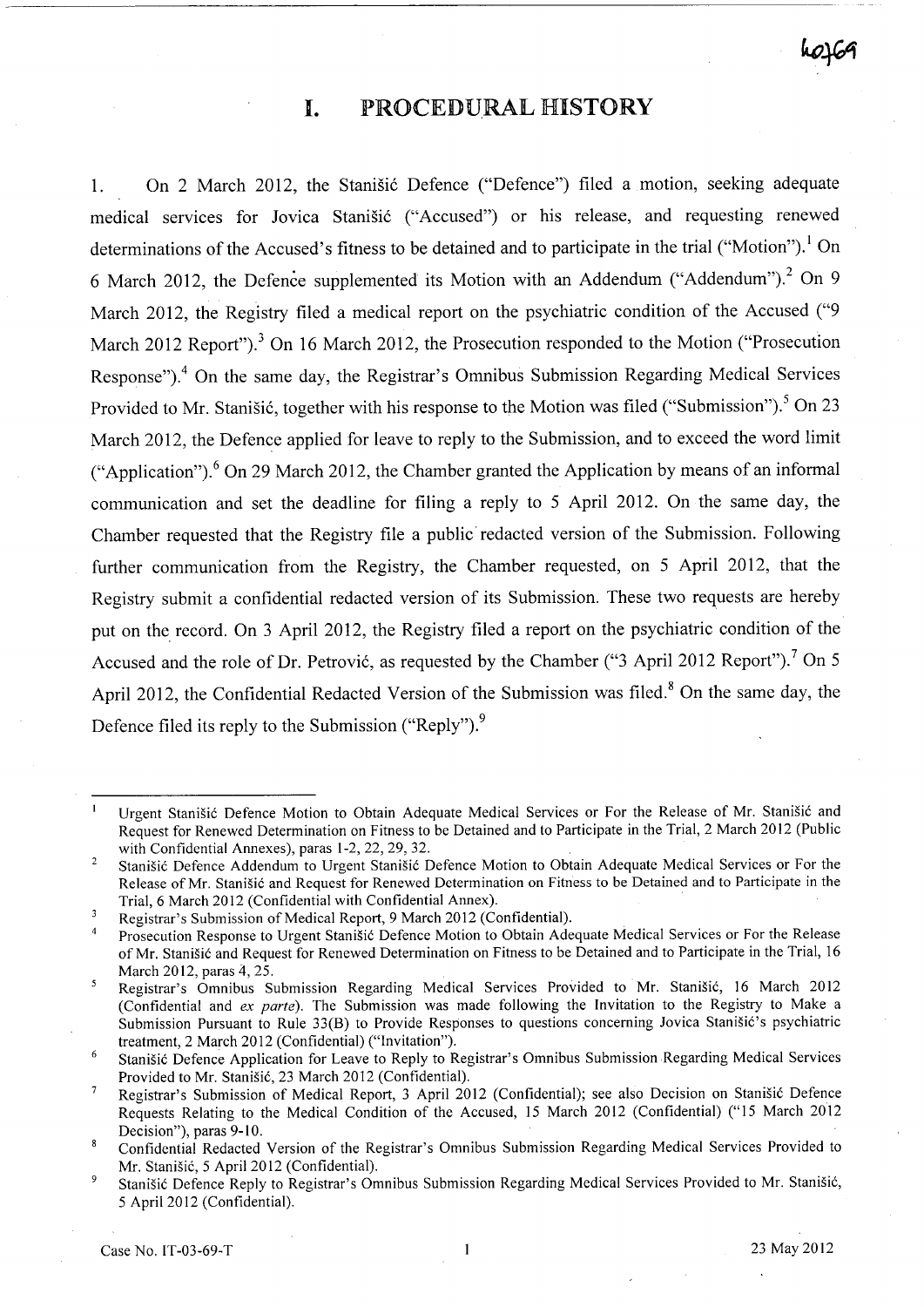# 40768

## **II.** SUBMISSIONS OF THE PARTIES

2. The Defence requests (1) that the Accused receive adequate medical services, or he be released in order to receive these services independently, (2) that the Chamber undertake an investigation into past and present medical care provided to the Accused, (3) that a hearing to reassess his fitness to be detained and to participate in the trial be scheduled, and a corresponding order for funding of experts allowing the Chamber to arrive at a fair assessment of modalities of detention and trial be issued, (4) that leave to exceed the word limit be granted, and (5) that Dr. de Man's report on assessment of the Accused's mental health be disclosed.<sup>10</sup>

3. Having reviewed Dr. Petrović's assessment of the Accused's psychiatric treatment, including her letter of 1 February 2012, where she indicated that the Accused's psychotherapy has been insufficient, the Defence submits that the Registry has not taken any steps to remedy the situation, and that if these steps are not taken, the Accused should be released in order to receive such services independently.11 It further submits that the Registry should undertake a *bona fides*  investigation into past failures, and report the results thereof to the Chamber, and that the Chamber should, in any event, conduct its own enquiry on the issue.<sup>12</sup> The Defence submits that failure to provide sufficient medical services contravenes numerous internationally recognised standards, including those set up by the United Nations General Assembly Resolution 44/111, the Universal Declaration of Human Rights, and the case law on Article 3 of the European Convention on Human Rights. 13

4. According to the Defence, the letter of 1 February 2012, as well as previous correspondence of Dr. Petrović and the 14 October 2011 report by Dr. de Man, clearly indicate that the psychiatric treatment of the Accused is, and has been, inadequate.<sup>14</sup> Failure to provide the Accused with psychotherapy could have a psychosomatic effect on his physical condition.<sup>15</sup> Referring to its difficulties with obtaining all medical records of the Accused, the Defence submits that the Registry might have tried to conceal from the Accused the evidence of its failures.<sup>16</sup> The Defence further considers that disparities between the Reporting Medical Officer ("RMO") Report of 2 March 2012 and previous RMO reports, call for a comprehensive scrutiny.<sup>17</sup> Given the above, a hearing to

 $\epsilon$ 

<sup>&</sup>lt;sup>10</sup> Motion, paras 1-3, 22, 27, 29-32.<br><sup>11</sup> Motion, paras 13, 22, 25, Appex.

<sup>&</sup>lt;sup>11</sup> Motion, paras 13, 22, 25, Annex A.

 $\frac{12}{13}$  Motion, paras 22, 30.

Motion, paras 23-24.

 $^{14}$  Motion, paras 25-27.

<sup>&</sup>lt;sup>15</sup> Motion, para. 28, Annex A, p.1.<br><sup>16</sup> Metion names 5, 15, 27

<sup>&</sup>lt;sup>16</sup> Motion, paras 5-15, 27.

Addendum, paras 3-4.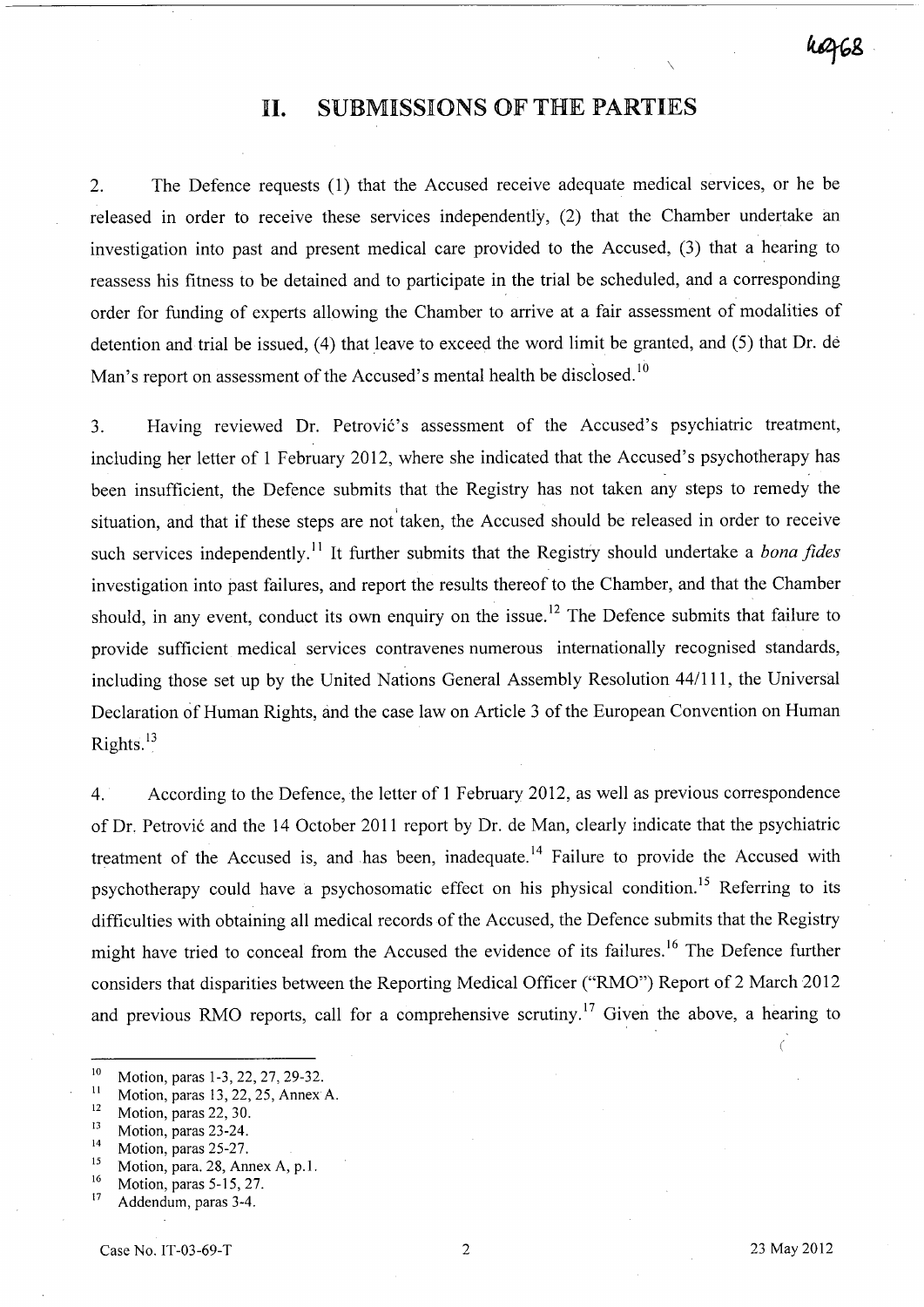rosas

assess the Accused's continued fitness to be detained and to stand trial should be conducted, with a view to ascertaining the conditions of detention and the modalities for trial.<sup>18</sup>

5. The Prosecution supports any measure that the Chamber deems necessary to ensure that the Accused receives adequate medical care, and it takes no position with regard to the assessment of his current medical regime.<sup>19</sup> Furthermore, the Prosecution objects to releasing the Accused from custody, noting that it is unnecessary, and it could cause a deterioration of his condition.2o The Prosecution further considers that, as indicated by Dr. Petrović in her letter of 1 February 2012, the Accused was treated "for the first time in his life when he came to the detention unit", and that even accepting the Defence complaints about the shortcomings in his treatment, the medical services that the Accused has received at the United Nations Detention Unit ("UNDU") are superior to anything he has availed himself of in the past. $^{21}$ 

6. The Prosecution submits that the Defence has failed to produce any evidence suggesting that the Accused's fitness has diminished below the standards required to stand trial, or that information available to the Chamber is insufficient to assess his fitness.<sup>22</sup> Focusing only on Dr. Petrović's assessment, the Defence has ignored all recent RMO reports which do not call into question the Accused's fitness to stand trial.<sup>23</sup> Absent some indication from the RMO that the Accused's fitness has diminished or that the current modalities for trial are insufficient, there is no need to reconsider either of them.<sup>24</sup> The Prosecution also submits that the 2 March 2012 RMO report's conclusion, that the Accused had a "mild depressive complaint", is not at odds with Dr. de Man's reports, which indicate that his depression is "more or less in remission".<sup>25</sup> In view of Dr. de Man's observations, the RMO weekly reports, and the active participation of the Accused in his trial, the Prosecution considers that the Accused exceeds the minimum threshold for fitness to stand trial.<sup>26</sup> Lastly, the Prosecution requests leave to exceed the word limit, in order to fully respond to the Motion.<sup>27</sup>

7. The Registrar requests that the Chamber dismiss the Motion as far as the allegations of inadequate medical care are concerned, as the regular RMO and medical experts' reports demonstrate that the medical treatment provided to the Accused has been adequate.<sup>28</sup> The Registrar

 $\frac{18}{19}$  Motion, para. 29.

<sup>&</sup>lt;sup>19</sup> Prosecution Response, paras 2, 5-6, 23.<br><sup>20</sup> Prosecution Beneaves, paras  $2, 8, 10, 23$ .

<sup>&</sup>lt;sup>20</sup> Prosecution Response, paras 3, 8-10, 23.<br><sup>21</sup> Prosecution Begrapes, paras 11.12

<sup>&</sup>lt;sup>21</sup> Prosecution Response, paras 11-12.<br><sup>22</sup> Prosecution Response, paras 13-14.

 $\frac{22}{23}$  Prosecution Response, paras 13-14.

<sup>&</sup>lt;sup>23</sup> Prosecution Response, paras  $16-17$ .<br><sup>24</sup> Prosecution Response, paras  $15-16$ .

<sup>&</sup>lt;sup>24</sup> Prosecution Response, paras 15-16, 21.<br><sup>25</sup> Prosecution Response, para 17.

<sup>&</sup>lt;sup>25</sup> Prosecution Response, para. 17.<br><sup>26</sup> Prosecution Response, paras. 18-

<sup>&</sup>lt;sup>26</sup> Prosecution Response, paras 18-20.<br><sup>27</sup> Prosecution Response, paras 4, 25.

<sup>&</sup>lt;sup>27</sup> Prosecution Response, paras  $4, 25$ .<br><sup>28</sup> Submission name  $21, 22, 29$ .

Submission, paras 21, 23, 29.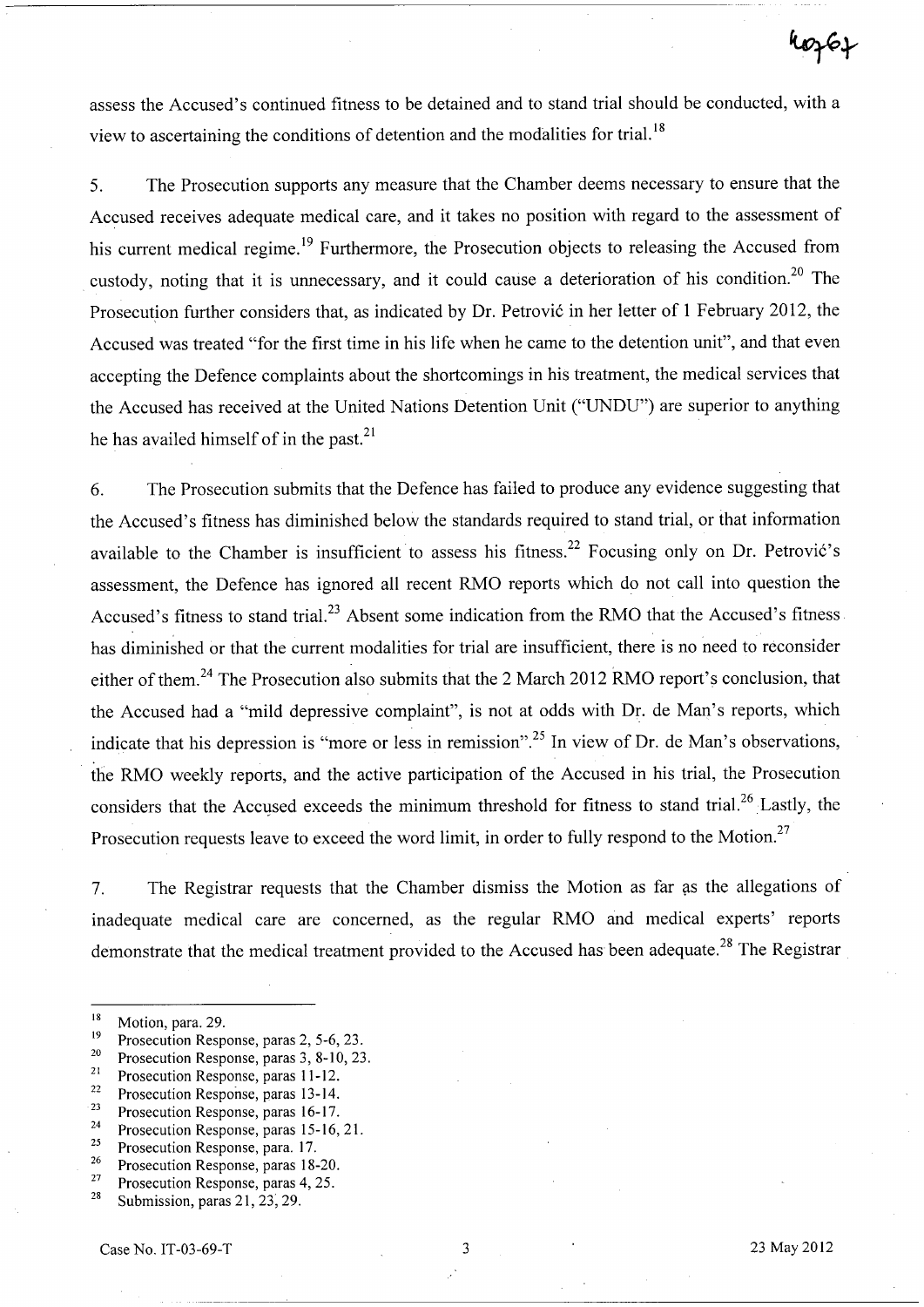considers that in view of the evidence on that matter, the Motion borderlines frivolous.<sup>29</sup> The Registrar contacted Dr. Petrović, who observed that the statement made in her letter of 1 February 2012, should not have been read in isolation, and that the overall treatment of the Accused has been adequate.<sup>30</sup> The Registrar further submits that the UNDU's compliance with the requirements for the material conditions of detention, including the provision of medical services, is consistently confirmed by the International Committee of the Red Cross.<sup>31</sup> The Registrar takes no position with respect to the Defence's request for a hearing to reassess the Accused's fitness, but notes that his fitness has regularly been assessed by the RMO and the court appointed medical experts, and disclosed in their weekly and quarterly reports.<sup>32</sup> Lastly, the Registrar submits that irrespective of certain confusion as to the title and role of Dr. Petrović, the actual role of Dr. Petrović as a counsellor has remained unchanged, and that the Registry has taken immediate steps to clarify the situation.<sup>33</sup>

8. In its Reply, the Defence claims that medical records present Dr. Petrović as a treating psychiatrist of the Accused, and that the summaries of her meetings with the Accused represent the type of records one would expect from the Medical Officer, if he were the treating psychiatrist.<sup>34</sup> It further submits that the regime imposed by the Chamber prohibits the Parties from contacting the RMOs, except through the Chamber, and that therefore the Registrar's communication with the RMO, to which reference is made in the Submission, should be given to the Chamber.<sup>35</sup> The current situation deprives the Accused and the Chamber of any opportunity to test the reliability of the claims to adequacy of treatment.<sup>36</sup> The Defence acknowledges receipt of the medical records from the Registry, noting that the concerns it had raised with the Registry on 22 February 2012 in respect of these records, remain unanswered.<sup>37</sup> Further, it submits that Dr. Petrović's assertion made in her letter of 1 February 2012 needs to be properly explained, and that the insufficiency of medical services provided to the Accused warrant a hearing.<sup>38</sup> The Defence invites the Registrar to withdraw the allegations made in respect of Counsel's professional conduct, noting that the Defence

 $rac{36}{37}$  Reply, para. 15.

 $^{29}$  Submission, paras 20-21.

 $\frac{30}{31}$  Submission, para. 17.

 $rac{31}{32}$  Submission, para. 25.

Submission, para. 27.

 $33$  Submission, paras 5-8, 29; see also Invitation.

Reply, paras 3-12.

 $^{35}$  Reply, para. 14.

 $rac{37}{38}$  Reply, paras 18-19.

Reply, paras 22, 28.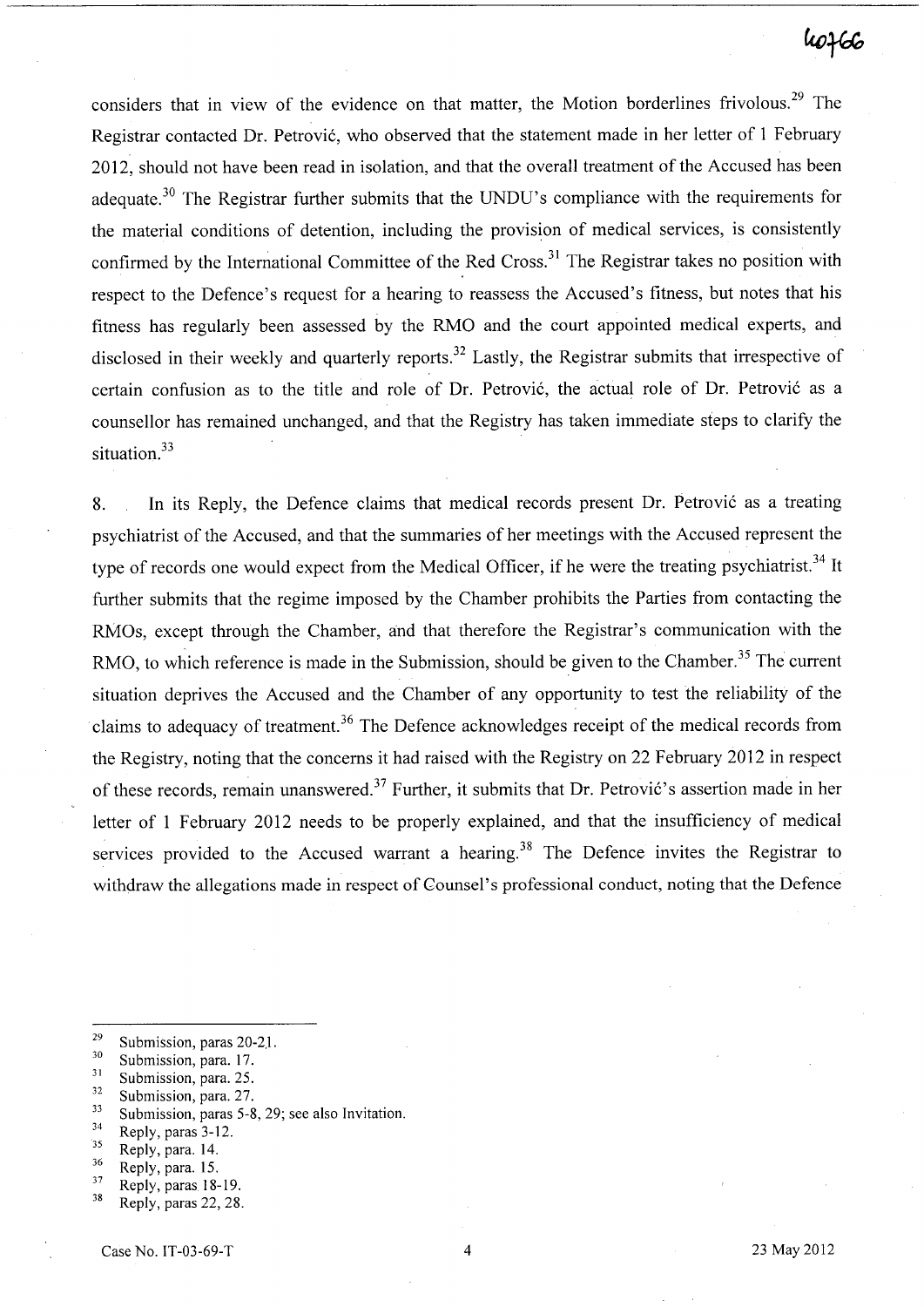is duty-bound to investigate and seek clarification with respect to its client's medical care.<sup>39</sup> Lastly, the Defence requests that all the filings made in relation to this Decision be made public.<sup>40</sup>

## **IiI. APPLICABLE** LAW

9. Rule 54 of the Tribunal's Rules of Procedure and Evidence ("Rules") provides that a Trial Chamber may issue such orders, summonses, subpoenas, warrants, and transfer orders as may be necessary for the purposes of an investigation or for the preparation or conduct of the trial.

10. Rule 35 of the Rules Governing Detention of Persons Awaiting Trial or Appeal Before the Tribunal or. Otherwise Detained on the Authority of the Tribunal ("Rules Governing Detention") states the following:

(A) The medical officer shall report on a regular basis to the Commanding Officer in relation to any medical condition of detainees which is relevant for the administration of the Detention Unit and any treatment they are receiving. The Commanding Officer shall inform the Registrar accordingly.

(B) The medical officer shall report immediately to the Commanding Officer whenever he considers that the physical or mental health of a detainee has been or will be adversely affected by any condition of his detention.

(C) The Commanding Officer shall immediately submit the report to the Registrar who, after consultation with the President, shall take all necessary action.

# **IV. DISCUSSION**

11. The Chamber grants leave to exceed the word limit, as requested by the Defence and the Prosecution, having regard to the subject matter of the Motion.<sup>41</sup> In view of the Registry's submission of the 9 March 2012 Report and the 3 April 2012 Report, the Chamber will not further consider the Defence's request for urgent disclosure of Dr. de Man's report.<sup>42</sup> Furthermore, following the Defence's request, the Chamber hereby invites the Registry and the Defence to submit public (redacted) versions of all their filings made in respect of the present decision.

<sup>&</sup>lt;sup>39</sup> Reply, paras 23, 25, 27. The Chamber takes note of the current dispute between the Defence and the Registry regarding the alleged misconduct of Defence Counsel, but it notes that it has not been seized of this matter.

<sup>40</sup> Reply, para. 29.  $\frac{41}{41}$  Motion, paras 3, 31; Prosecution Response, para. 25.

See *supra*, para. 2.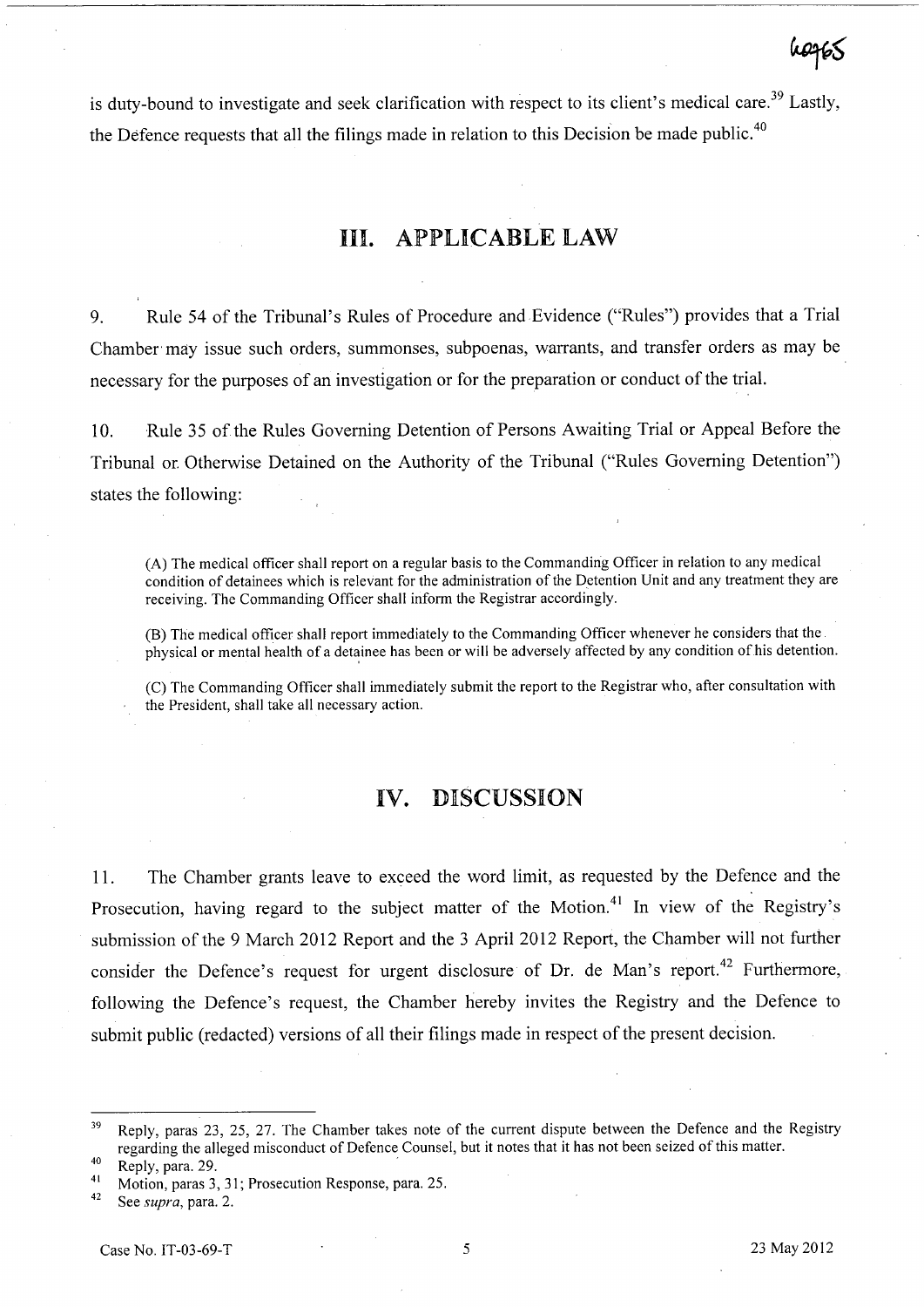# kozak

12. The Chamber will first consider whether the medical services provided to the Accused at the / UNDU are adequate. The Chamber specifies that in the present decision, the term "medical services" refers to psychiatric care and treatment of the Accused, as this appears to be the focus of the Motion. According to Dr. de Man, due to the instability of his depression, the Accused has been treated with medication.<sup>43</sup> According to the RMO Reports of 4 and 16 May 2012, his antidepression medication was discontinued and new medication, which would better suit his needs, was prescribed to be administered shortly.<sup>44</sup> Furthermore, Dr. Petrović holds monthly consultations with the Accused, and the Medical Officer ("MO") meets the Accused regularly to discuss his mental state.<sup>45</sup> The Accused has also been treated by Dr. Westendorp, Dr. Lefrandt, and Dr. de Boer, psychiatrists.<sup>46</sup> According to Dr. de Man, no changes in the Accused's psychiatric care are recommended in order to not disturb "the equilibrium in his mental condition," but at times of great stress, the monthly consultation sessions with Dr. Petrović may not suffice.<sup>47</sup> The Chamber further notes, in accordance with the Rules Governing Detention, that if Dr. Petrović reports to the MO the need to increase the frequency of her sessions with the Accused, the Commanding Officer and the Registry would adequately address such request. Also, the Chamber considers that the RMO Report of 2 March 2012 is not inconsistent with the previous RMO reports, and that any divergence from the previous reports is not such as to justify the additional medical examinations the Defence seeks. Based on the foregoing, the Chamber considers that the medical services provided to the Accused are not shown to be inadequate. Accordingly, the Chamber finds no justification for releasing the Accused from detention.

13. In order to clarify the situation relating to the psychiatric treatment received by the Accused, the Chamber requested Dr. de Man and the Registry to provide answers to several questions concerning the role of Dr. Petrović.<sup>48</sup> In view of the Registrar's Submission, and the 3 April 2012 Report by Dr. de Man, the Chamber is satisfied that any possible confusion with regard to the psychiatric treatment of the Accused and the role of Dr. Petrović has now been resolved. In view of its findings above, the Chamber considers that there is no need for any further enquiry into the medical care provided to the Accused, as demanded by the Defence.

14. With regard to the Defence's request for a hearing to reassess the Accused's fitness and the modalities for trial, the Chamber wishes to underline that it has always acknowledged the  $\int$ 

<sup>&</sup>lt;sup>43</sup> 3 April 2012 Report, p. 4.

<sup>&</sup>lt;sup>44</sup> RMO Report of  $\overline{4}$  May 2012, para. 5, RMO Report of 16 May 2012, para. 6.

 $^{45}$  3 April 2012 Report, p. 4; Submission, para. 3.

 $^{46}$  Submission, paras 4, 18.

<sup>47 9</sup> March 2012 Report, p. 4; 3 Apri12012 Report, p. 4.

<sup>48</sup> See Invitation, paras 4-5; 15 March 2012 Decision, paras 9-10.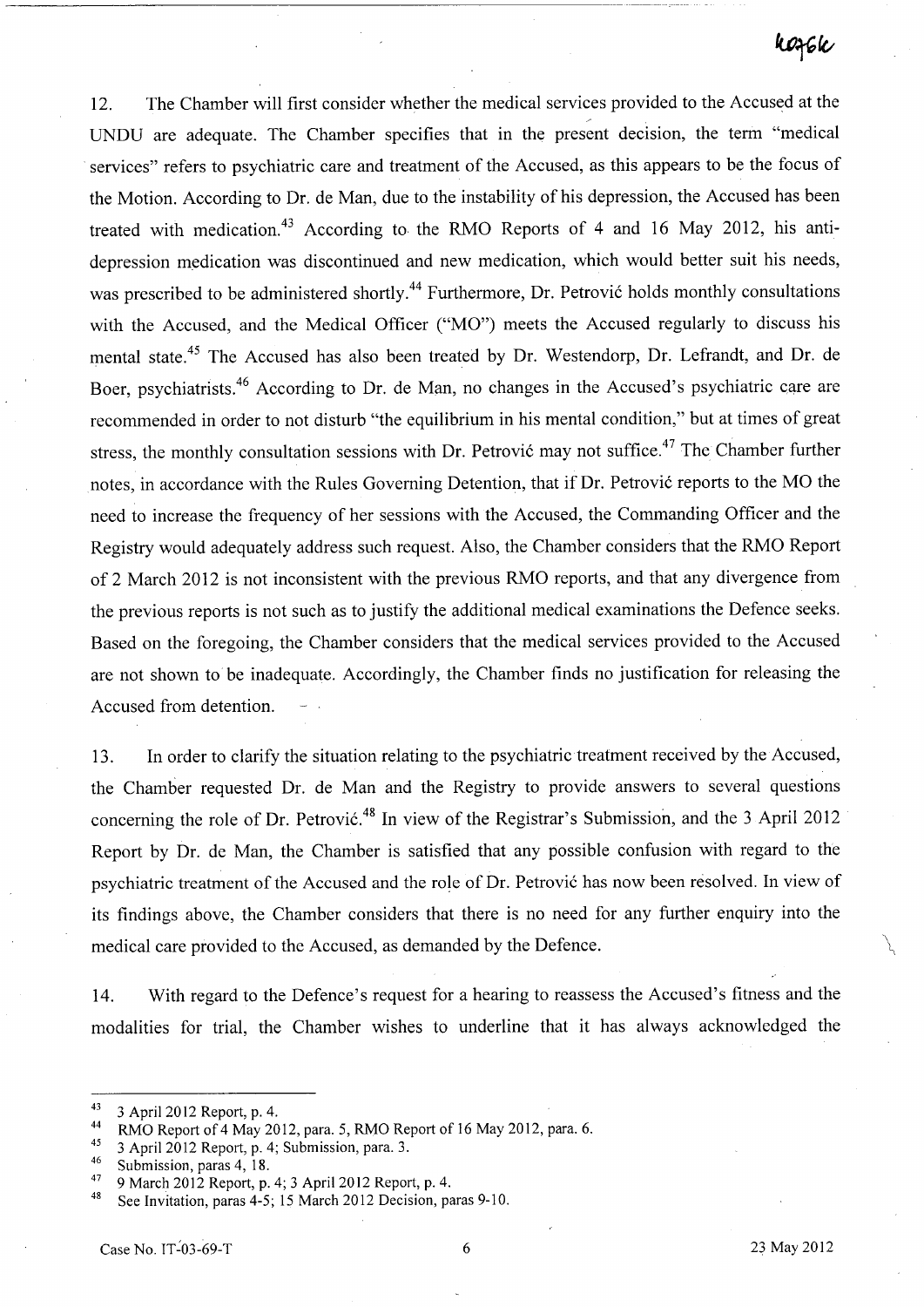importance of monitoring the Accused's medical regime, and securing the continuity thereof.<sup>49</sup> The current modalities for trial provide for weekly medical reports by the RMO, and quarterly expert gastroenterologists and expert psychiatric reports.<sup>50</sup> The Chamber considers that the frequency of the medical reports allows it to effectively monitor the medical situation of the Accused.

15. According to Dr. de Man, the Accused's general psychiatric condition is reasonable, with his depression "more or less in remission".<sup>51</sup> The RMO reports conclude that although the Accused's depression is significant, it has been stable for the last few months.<sup>52</sup>

16. Relying on the reports of Dr. de Man and the RMO, the Chamber considers that there has been a relative improvement with regard to the Accused's depression, and his current condition is comparatively stable.<sup>53</sup> The Chamber will continue to monitor the health situation of the Accused through the reports provided for in the modalities for trial. At this moment, the Chamber does not see any reason to hold a hearing to reassess the fitness of the Accused to be detained or to participate in the trial. Consequently, it is not necessary to decide on a funding order for the Defence to instruct experts.

17. Lastly, the Defence objected to the Registry's communication with the RMOs without a previous request to the Chamber, and requested that the Chamber issue an order to produce all the communication in question. Whilst still endorsing the practice set out earlier, the Chamber considers that in the present situation, the Registry' s communication with the RMOs was necessary to provide accurate information in response to the Chamber's queries.<sup>54</sup> Leaving aside whether any records of such communication exist, and also whether the position of the Registrar is in this respect similar to that of the parties, the Defence has not demonstrated that an order for disclosure of the communication would be necessary to examine the Motion.

<sup>&</sup>lt;sup>49</sup> See Decision on the Stanišić Defence Request for Provisional Release, 10 April 2012 (Confidential), paras 12-13, and decisions cited therein, and Public Redacted Version of the Confidential "Decision on the Stanišić Defence Request for Provisional Release" 10 April 2012, 8 May 2012, paras 12-13, and decisions cited therein.

<sup>&</sup>lt;sup>50</sup> Third Decision Amending Modalities for Trial, 17 September 2010.

 $^{51}$  9 March 2012 Report, p. 3.

<sup>52</sup> RMO Reports of2, 9,16,23, and 29 December 2011,5,13, 18 and 27 January 2012,2,10, 15 and 24 February, 2, 9, 15,23,and28 March, 10, ll, 19,and25 April,4, 11,and 16 May 2012.

<sup>53</sup> See also Stanišić Defence Request for Provisional Release, 10 April 2012 (Confidential), para. 12, where the Chamber has come to the conclusion that the overall health condition of the Accused was stable, and Public Redacted Version of the Confidential "Decision on the Stanišić Defence Request for Provisional Release" 10 April 2012,8 May 2012, para. 12.

<sup>&</sup>lt;sup>54</sup> Third Decision Amending Modalities for Trial, 17 September 2010, para. 11; Invitation, para. 5.